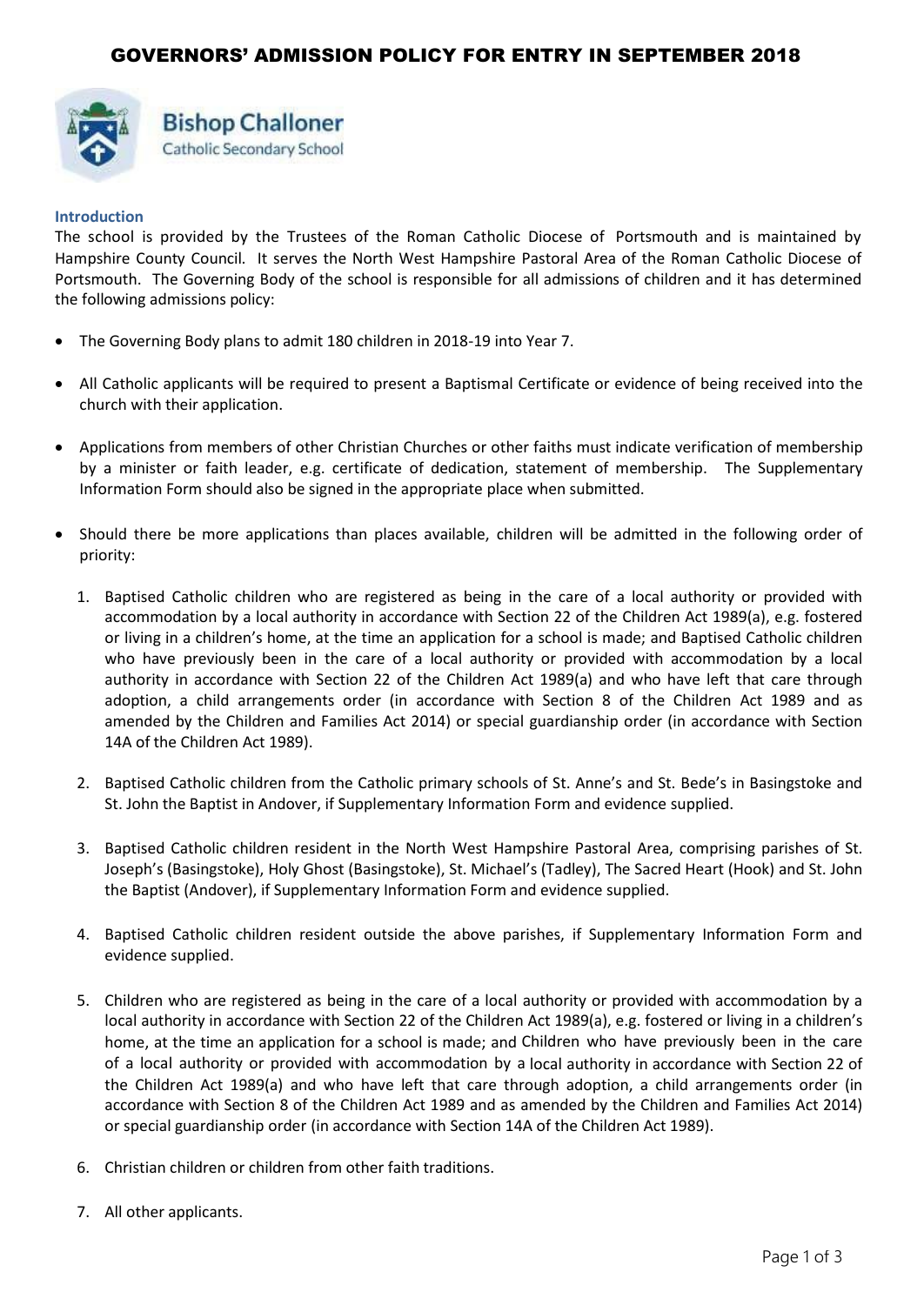# GOVERNORS' ADMISSION POLICY FOR ENTRY IN SEPTEMBER 2018

### **Oversubscription Criteria**

(See explanatory notes)

The criteria used within the relevant category will be:

- a) Siblings
- b) Children of members of staff employed by the Governing Body who will have been in post for at least two years prior to the child being admitted to the school
- c) Inverse distance from the school

#### **Explanatory Notes**

Catholic – A Catholic is defined as a baptised member of a Church in communion with the See of Rome. For the purposes of these admissions arrangements, a baptised Catholic means a person baptised in a church which is in communion with the See of Rome or a person received into the Catholic Church.

Other Christian Denominations – are defined as children who are from churches that have full membership of 'Churches Together in England' [www.cte.org.uk](http://www.cte.org.uk/)

Sibling – Sibling refers to brother or sister, half brother or sister, adopted brother or sister, step brother or sister, foster brother or sister, or the child of the parent/carers partner, where the child for whom the school place is sought is living in the same family unit at the same address as that sibling. The sibling should be on roll at the school when the applicant is taken on roll.

Inverse Distance – If the school is oversubscribed from within any of the above categories or subcategories, straight line distance will be used to prioritise applications; applicants living **further from the school have priority**. Hampshire County Council's Geographic Information System (GIS) will be used to determine distance (normally from the Ordnance Survey home address to school reception). Distances to multiple dwellings will give priority to the uppermost floors and so on. On individual floors distances will be measured to the stairs leading to the communal entrance. If it is still not possible to decide between two applicants who are equidistant then a random allocation will be made to allocate the final place. This will be done by allocating a number to each of the equidistant applicants and drawing a number lottery style. This will be done at a minuted Governors Admissions Committee meeting.

EHC – Children who have an Education, Health and Care Plan which names Bishop Challoner Catholic Secondary School, Basingstoke in Part 4 of the Statement, will be awarded a place after consultation with the Governing Body, the Headteacher and SENCO regarding whether the school is able to meet the EHC plan for the child concerned.

#### **Procedure for making an application**

Application forms for pupil admissions must be made **by 31st October 2017.** Evidence of faith background should also be submitted prior to that date and time.

The Governing Body's Admissions Committee use information supplied on the Supplementary Information Form along with supporting evidence to help determine admission. Therefore, the Governors' request that all applicants must complete it. This form should also be submitted by the date above to Bishop Challoner Catholic Secondary School.

The Common Application Form can be completed on line or in paper form. The Supplementary Information Form will be available with the current Prospectus on the School website, the linked Primary schools, the Parishes and from Bishop Challoner School. The Local Authority will also be provided with copies.

Parents will be notified by Hampshire County Council **on 1 st March 2018.**